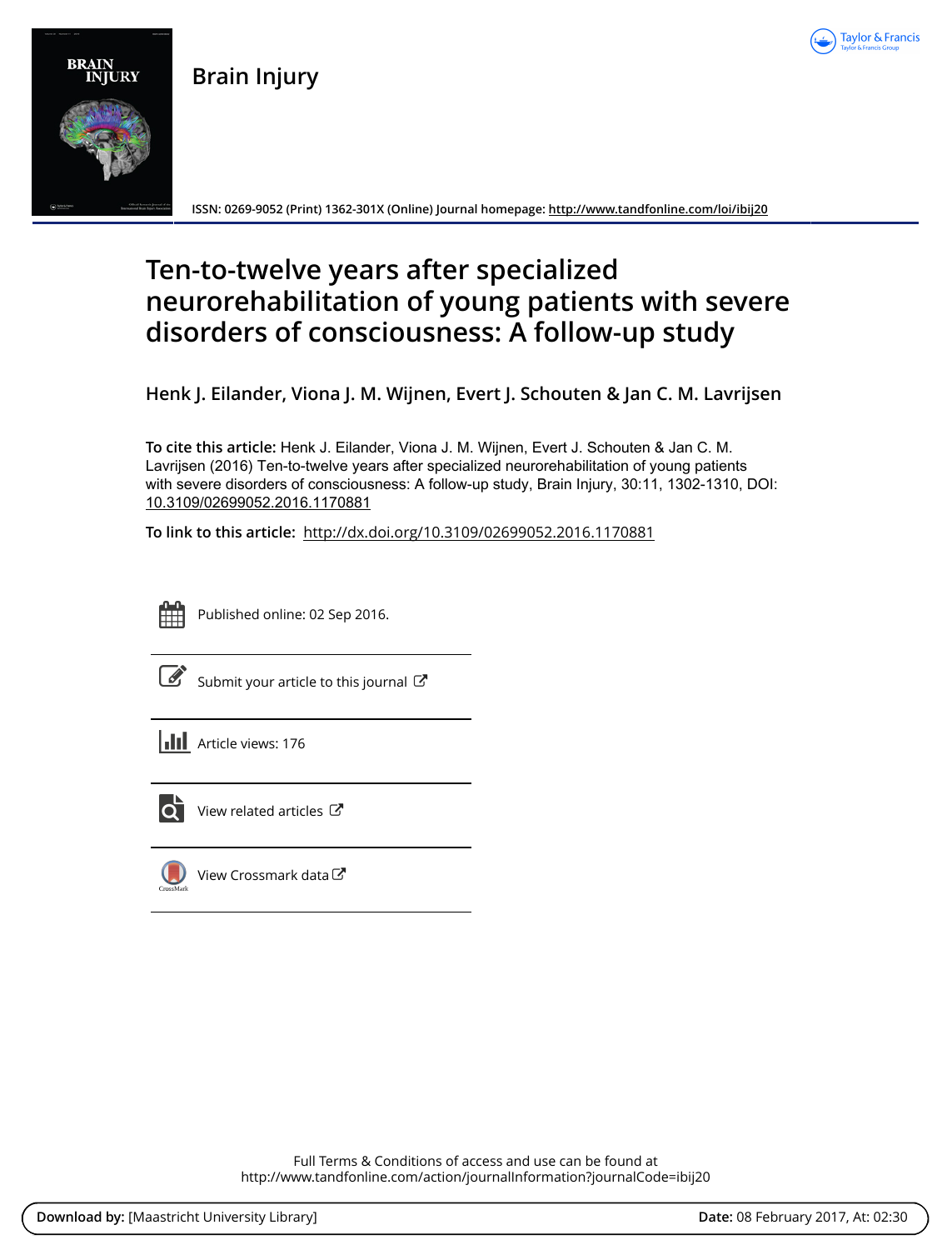Brain Inj, 2016; 30(11): 1302–1310 © 2016 Taylor & Francis Group, LLC. DOI: 10.3109/02699052.2016.1170881



ORIGINAL ARTICLE

**INJURY** 

**BRAIN** 

# Ten-to-twelve years after specialized neurorehabilitation of young patients with severe disorders of consciousness: A follow-up study

Henk J. Eilander $^{1,2^*}$  $^{1,2^*}$  $^{1,2^*}$  $^{1,2^*}$  $^{1,2^*}$ , Viona J. M. Wijnen $^{1,2^*}$  $^{1,2^*}$  $^{1,2^*}$  $^{1,2^*}$  $^{1,2^*}$ , Evert J. Schouten $^1$ , & Jan C. M. Lavrijsen $^2$ 

<span id="page-1-0"></span><sup>1</sup>Libra Rehabilitation Medicine and Audiology, Tilburg, The Netherlands, and <sup>2</sup>Radboud University Nijmegen Medical Centre, Department of Primary and Community Care, Nijmegen, The Netherlands

# Abstract

Objective: To explore the long-term outcome of young patients with disorders of consciousness who had received intensive neurorehabilitation.

Methods: A cross-sectional cohort study, in which the survival, level of consciousness, functional independence, mobility, communication and living situation were determined by means of a structured questionnaire. The cohort consisted of 44 children and young adults, originally either in a prolonged Vegetative State/Unresponsive Wakefulness Syndrome (VS/UWS,  $n = 33$ ) or a Minimally Conscious State (MCS,  $n = 11$ ) who had received a specialized neurorehabilitation programme 10–12 years earlier.

Results: Response rate was 72% (34/44). Eleven patients were deceased, 10 of whom were in VS/UWS or MCS at discharge from the programme. Of the remaining 23 patients, 19 were conscious. Twelve lived independently, of whom six required some household support. One conscious patient lived permanently in a long-term care facility. All other patients lived either independently or with their parents. None of the VS/UWS or MCS patients showed any functional recovery.

Conclusion: Two main long-term outcome scenarios can be recognized. Two-thirds of the participating patients who were conscious at programme discharge were able to live independently, whereas almost two-thirds of the participating patients who were in VS/UWS or MCS at discharge subsequently died.

# Introduction

The long-term outcome of patients with disorders of consciousness (DOC) caused by acute severe brain injury, particularly 5 years or more post-injury, is a largely neglected area of research. Little is known of the survival, possible changes in level of consciousness, living situation and functioning of DOC patients at longer follow-up periods. The current study focuses on the long-term outcome of young DOC patients, aged between 0–25, who had been admitted to a specialized Early Intensive Neurorehabilitation Programme (EINP) 10–12 years earlier [1]. EINP aims at the recovery of consciousness, as well as all physiological functions, in order to enhance the possibilities for further rehabilitation.

# Disorders of consciousness

Acute severe brain injury inevitably results in coma, in which the eyes are closed and no sleep–wake cycle is apparent [2].

<span id="page-1-1"></span>\*These authors contributed equally to this work.

# Keywords

Vegetative state, unresponsive wakefulness syndrome, minimally conscious state, neurorehabilitation, long-term follow-up, outcome, living situation

#### **History**

Received 12 October 2015 Revised 8 February 2016 Accepted 22 March 2016 Published online 2 September 2016

Coma typically resolves within 2–4 weeks in those who survive [3]. Coma may shift into Vegetative State (VS) [4], recently renamed into Unresponsive Wakefulness Syndrome (UWS) [5]. VS/UWS is characterized by complete absence of behavioural evidence for awareness of self and environment, with preserved capacity for spontaneous or stimulus-induced arousal. In the next phase, when some voluntary and sustained reactivity to the environment can be seen, patients are in a minimally conscious state (MCS) [6]. In MCS, consciousness is still severely altered, yet there is minimal but definite behavioural evidence of self or environmental awareness. Emergence from MCS requires the demonstration of reliable and consistent interactive communication or functional use of at least two objects. Patients who emerge from MCS may first enter a confused state, characterized by impairments in attention and anterograde amnesia [7,8].

#### Prognosis and outcome

The prognosis and outcomes of DOC patients are generally considered in terms of mortality, recovery of consciousness, and recovery of function. In 1994, the Multi-Society Task Force on Persistent Vegetative State reported high mortality rates after 1 month of VS/UWS. Age, underlying cause, injury severity, duration of coma and duration of VS/UWS

Correspondence: Jan C. M. Lavrijsen, MD, PhD, Department of Primary and Community Care, Centre for Family Medicine, Geriatric Care and Public Health, Radboud University Medical Centre, PO Box 9101, 117 ELG, 6500 HB, Nijmegen, The Netherlands. E-mail: jan.lavrijsen@radboudumc.nl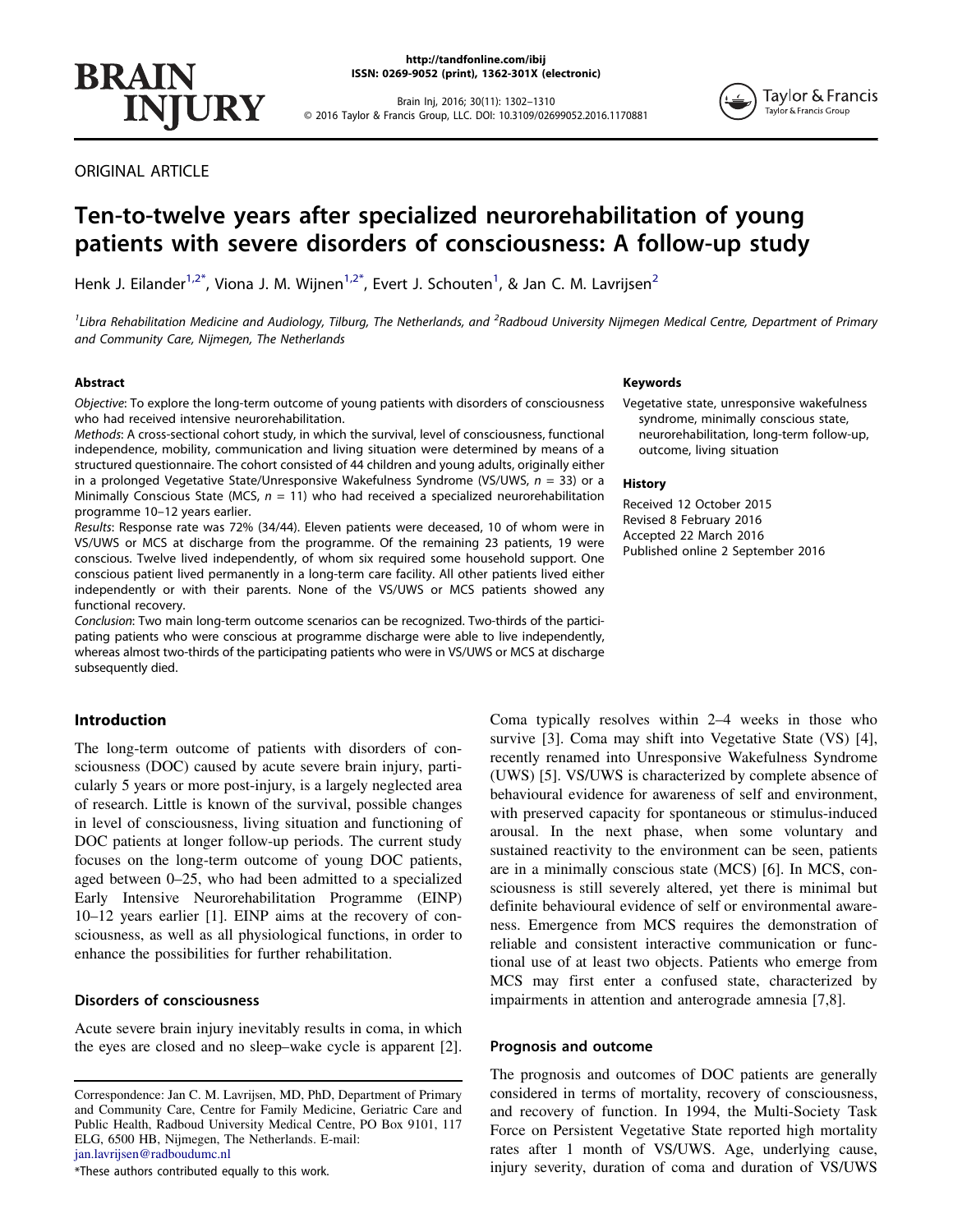influence the prognosis [9]. Chances of regaining consciousness are reported to be extremely low 1 year after traumatic brain injury (TBI) and after 3 months in non-traumatic brain injury (nTBI). Following the introduction of the MCS in 2002 [6], it has been suggested that the Multi-Society Task Force outcome figures should be revised [3,10]. Also, improvement of acute medical care [3], increasing knowledge of recovery possibilities [11] and better opportunities of neurorehabilitation [3,12–14] may contribute to changed expectancies of recovery in DOC patients.

Several studies have reported on the long-term outcome of VS/UWS and MCS (Table I). Most studies presented data between 2–5 years post-injury, only two beyond 5 years post-injury.

#### Neurorehabilitation

In the past decade, research has increasingly focused on recovery possibilities following the application of some kind of treatment programme. Garcia et al. [22] discussed various interventions for TBI based on experimental animal models. Environmental enrichment—an enlarged living environment with increased social interaction and novel stimuli, together with physical and cognitive stimulation—was found to induce various neuroplastic changes after brain injury. Recently, Seel et al. [12] described several steps and the components of a specialized early treatment programme for DOC patients, involving the admission process, acute medical management, rehabilitative treatments focusing on functional communication, recovery of consciousness, mobilization and activities, family education, discharge planning and post-discharge programmatic support. EINP does meet those components, as described earlier [1]. In the only specialized rehabilitation centre in the Netherlands, EINP was carried out for 3 months or less when patients were recovered to full consciousness. Only children and young adults up to the age of 25 are allowed to participate in EINP. In EINP the recovery progress has been monitored by an expert team of clinicians using structured assessment instruments.

The aim of the current study was to gain insight into the long-term outcomes of a cohort of young DOC patients, up to the age of 25, who were admitted to EINP 10–12 years earlier.

This study presents the survival rate of the participating group, their level of consciousness, their living situation and the global level of functioning of those who survived.

# Methods

# Participants and procedure

Possible participants were 44 patients (TBI,  $n = 32$ ; nTBI,  $n =$ 12) who were admitted to EINP between January 2001 and September 2003 [21]. Criteria for admission were: acquired brain injury, age 0–25 years, within 6 months after injury, or 3 months in case of hypoxia, and a diagnosis of VS/UWS or MCS. At admission, 75% of the patients were in VS/UWS, 25% in MCS. The patients' files were examined in order to identify those known to have died following discharge. If not known, patients or their families were contacted and informed about the follow-up study. All patients, or their legal representative, who gave permission to be contacted were sent a letter with further information about the study and they were asked for informed consent. In total, 34 patients or their representative gave consent to participate. In October 2012, a questionnaire survey was carried out. According to the local Committee on Research Involving Human Subjects, the study did not require ethical review because, in accordance with the criteria of the Dutch Medical Research Involving Human Subjects Act, no medical scientific research was involved.

# Instruments

#### The questionnaire

A questionnaire was developed, consisting of both open-ended questions and closed questions on the following issues: level of consciousness, living situation, level of mobility and level of communication. It was also asked what other treatments had been received.

The questionnaire was designed in consultation with expert clinicians and was completed either by the patients themselves or by a family member.

The participants were first asked to score the patients' current level of consciousness in one of three categories:

- (1) VS/UWS, described as: eyes are sometimes open, a sleep–wake cycle can be seen; no reactions on stimuli other than stretching or startle reflexes; sometimes emotional expression, not related to the surroundings.
- (2) MCS, described as: fluctuating reactions on stimuli or the surroundings, occasionally obeying simple commands; total dependency.
- (3) Conscious, described as: adequate reactions on simple commands; stable alertness and spontaneous reactions to the surroundings; functional understandable mutual communication is possible, sometimes with technical support; cognitive and behavioural disturbances can still be present.

The questionnaire asked whether a professional has confirmed the classification, in order to be able to verify the participants' score.

Participants' living situation was established with a single question: 'What is the current living situation?', with six possible answers: (1) lives independently; (2) lives independently with some household support; (3) lives in a family setting, is dependent of their support; (4) lives with parents because of younger age; (5) lives in a nursing home; and (6) other, to be specified.

The validity and reliability of the questionnaire was not investigated, although some parts of it (i.e. the Barthel index) are known to be valid and reliable in cases of patients with brain injury [23].

All questionnaires were anonymously processed by the second author (VW).

# Barthel Index

To describe the level of independence on Activities of Daily Living (ADL), the Barthel Index was incorporated into the questionnaire [24]. This index covers the following domains: bowel function, bladder function, grooming, transfer, mobility, dressing, use of stairs, bathing andfeeding.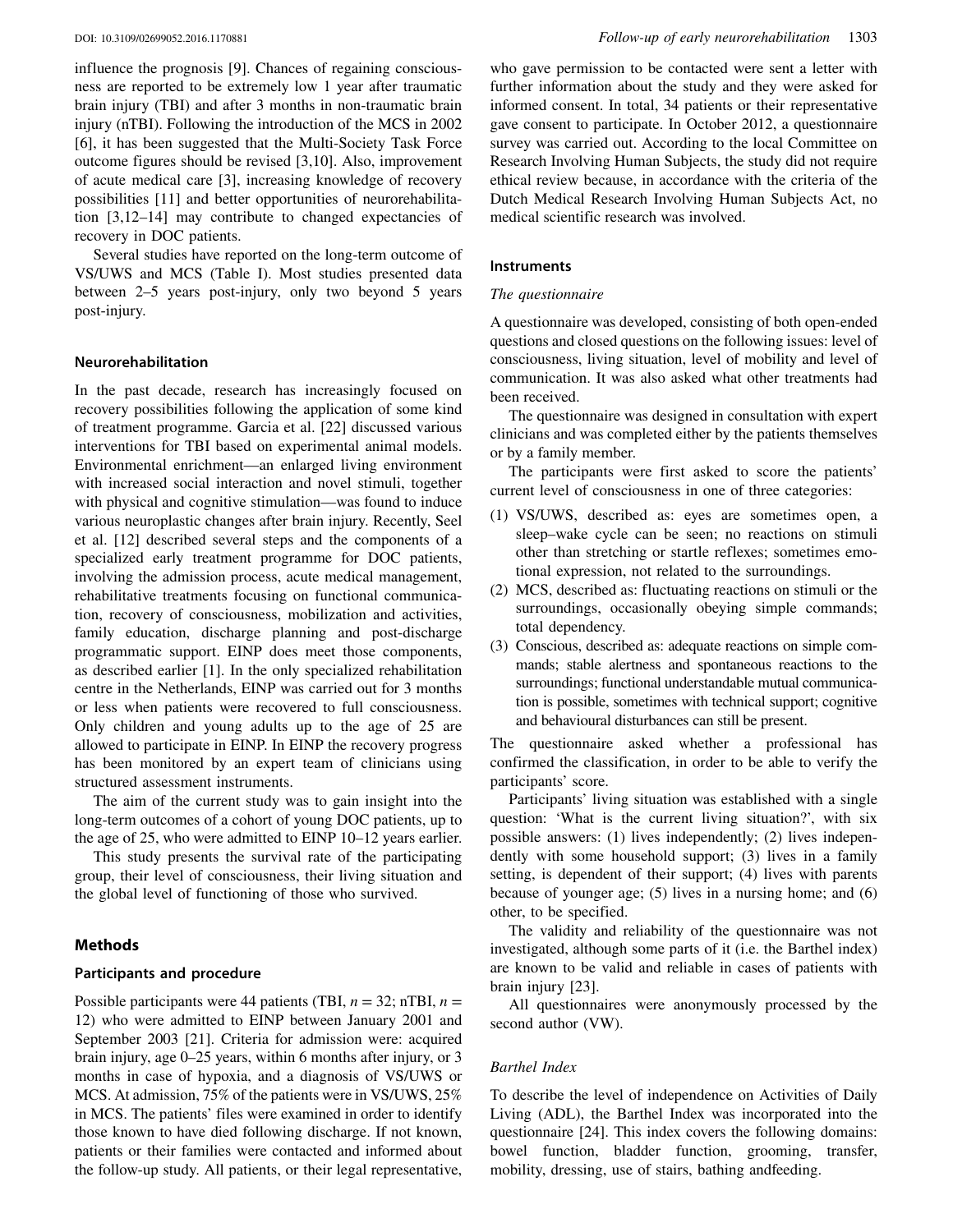|                                     |                                             |                                                                    | Table 1. Overview of long-term follow-up studies since 2002 of patients in prolonged $(>1 \text{ month})$ DOC. |                                                           |                             |                                                                                                                          |                                                                    |                                                                                                                                                                                       |                                                                                                                                          |                                                                                                                                                                     |
|-------------------------------------|---------------------------------------------|--------------------------------------------------------------------|----------------------------------------------------------------------------------------------------------------|-----------------------------------------------------------|-----------------------------|--------------------------------------------------------------------------------------------------------------------------|--------------------------------------------------------------------|---------------------------------------------------------------------------------------------------------------------------------------------------------------------------------------|------------------------------------------------------------------------------------------------------------------------------------------|---------------------------------------------------------------------------------------------------------------------------------------------------------------------|
| <b>Study</b>                        | Follow-<br>dn                               | Etiology<br>$\geq$                                                 | Assessment Scale<br>DOC                                                                                        | DOC                                                       | Age at injury               | time of Treatment<br><b>Rehabilitation</b>                                                                               | $A$ ssessment<br>outcome<br>scales                                 | Results (% deceased and<br>$%$ consciousness states)                                                                                                                                  | of surviving patients<br>Results (functional)                                                                                            | Results (social)                                                                                                                                                    |
| Lammi et al.<br>$(2005)^{15}$       | 2 to 5<br>years                             | TBI<br>$\overline{20}$                                             | WNSSP                                                                                                          | <b>MCS</b>                                                | 37.9 (14.7) M<br>(SD)       | inpatient brain<br>rehabilitation<br>Specialized<br>program<br>mjury                                                     | DRS, FIM,<br>WNSSP,<br><b>SPRS</b>                                 | 10% deceased 10% MCS                                                                                                                                                                  | $30\%$ severe or greater<br>50% independent on<br>ADL, 50% required<br>physical assistance;<br>supervision or<br>disability              | relationships (remaining<br>contact with old friends<br>22% working on a part-<br>marriages: uninjured<br>time basis; 72% no<br>caregiver); 44% no<br>spouse became |
| Eilander et al.<br>$(2007)^{13}$    | 2.4 to<br>years<br>15.7                     | $\ensuremath{\mathsf{T}\mathrm{B}}\xspace$ and<br>nTBI<br>$\infty$ | patients' medical<br>Class scores of<br>the PALOC-s,<br>using the<br>files                                     | 49% MCS at<br>admission<br>51% VS/<br>UWS                 | $12.6(0.6-25)$ M<br>(range) | Early intensive<br>rehabilitation<br>Program<br>neuro-                                                                   | GOSE<br>DRS,                                                       | 19% of TBI and 48% of<br>0% of TBI and 29% of<br>nTBI deceased:<br>nTBI VS/UWS                                                                                                        | 51% of TBI and 14%<br>18% of TBI and 50%<br>of nTBI completely<br>of nTBI completely<br>mildly dependent;<br>independent or<br>dependent | 43% of TBI and 29 % of<br>nTBI able to participate<br>in, partly selected, work<br>and school activities                                                            |
| et al. $(2008)^{16}$<br>Skandsen    | $3$ to $8$<br>years                         | TBI<br>37                                                          | VS/UWs or MCS<br>medical notes in<br>three categories:<br>confused, or<br>Review of<br>oriented,               | differentiated)<br>VS/UWS and<br>MCS (not                 | 33 (1-88) M<br>(range)      | Unknown                                                                                                                  | GOSE                                                               | 32% deceased;<br>8% VS/UWS                                                                                                                                                            | 24% moderately<br>52% severely<br>disabled;<br>disabled;                                                                                 | adjusted education; none<br>17% were involved in<br>79% remained at a<br>disability pension;<br>employed.                                                           |
| Katz et al.<br>(2009) <sup>17</sup> | At 1, 2,<br>$3$ and $4$<br>years            | TBI and<br>nTBI<br>36                                              | CRS-r                                                                                                          | 69% MCS<br>31% VS/<br><b>LWS</b>                          | 38 (21)<br>M(SD)            | slow-to-recover<br>program in an<br>rehabilitation<br>brain injury<br>Specialized,<br>hospital<br>acute                  | DRS, FIM<br>CRS-r,                                                 | 8% VS/UWS                                                                                                                                                                             | 28 % achieved<br>independence<br>household                                                                                               | 14% returned to work or<br>school, 11% at a full<br>level, or close to<br>premorbid level.                                                                          |
| Luauté et al.<br>(2010) $^{18}$     | years<br>At 5                               | TBI and<br><b>nTBI</b><br>47                                       | established using<br>information from<br>the medical files<br>Retrospectively                                  | VS/UWS (11)<br>or MCS (36),<br>1 year after<br>coma onset | 40 (10-85)<br>M(range)      | chronic VS/UWS<br>center or long<br>rehabilitation<br>stay-hospital<br>dedicated to<br>patients in<br>Regional<br>or MCS | category for<br>MCS was<br>GOS, to<br>which a<br>specific<br>added | remained VS/UWS (both<br>$(39\%)$ deceased; 9 $(25\%)$<br>of the MCS patients 14<br>young anoxic patients);<br>deceased, 2 (18%)<br>patients 9 (82%)<br>Of the VS/UWS<br>remained MCS | $(36\%)$ emerged from<br>MCS with severe<br>13 patients<br>disabilities.                                                                 | assistance, 6 lived in an<br>communication skills,<br>stayed at home with<br>all but one verbal; 7<br>showed functional<br>All 13 patients<br>institution           |
| Estraneo et al.<br>$(2010)^{19}$    | At 1, 2,<br>4 years<br>$3, \, \mathrm{and}$ | 50 TBI and<br>nTBI                                                 | $\frac{\rm diagnostic}{\rm criteria}^{25}$<br>Using the<br>standard                                            | $\circ$<br>$<$ SMUNS><br>postonset<br>months              | $51,1 \pm 9.6$<br>$M(SD)$   | neurorehabilitati<br>Comprehensive<br>prolonged state<br>on program to<br>consciousness<br>of disordered<br>adults in a  | CRS-r,<br>DRS                                                      | 17 (34%) VS/UWS;<br>21 (42% deceased);<br>5 (10%) MCS; 7<br>$(14\%)$ conscious                                                                                                        | All showed severe to<br>extremely severe<br>disability                                                                                   | n/a                                                                                                                                                                 |

 $(Continued)$ (Continued)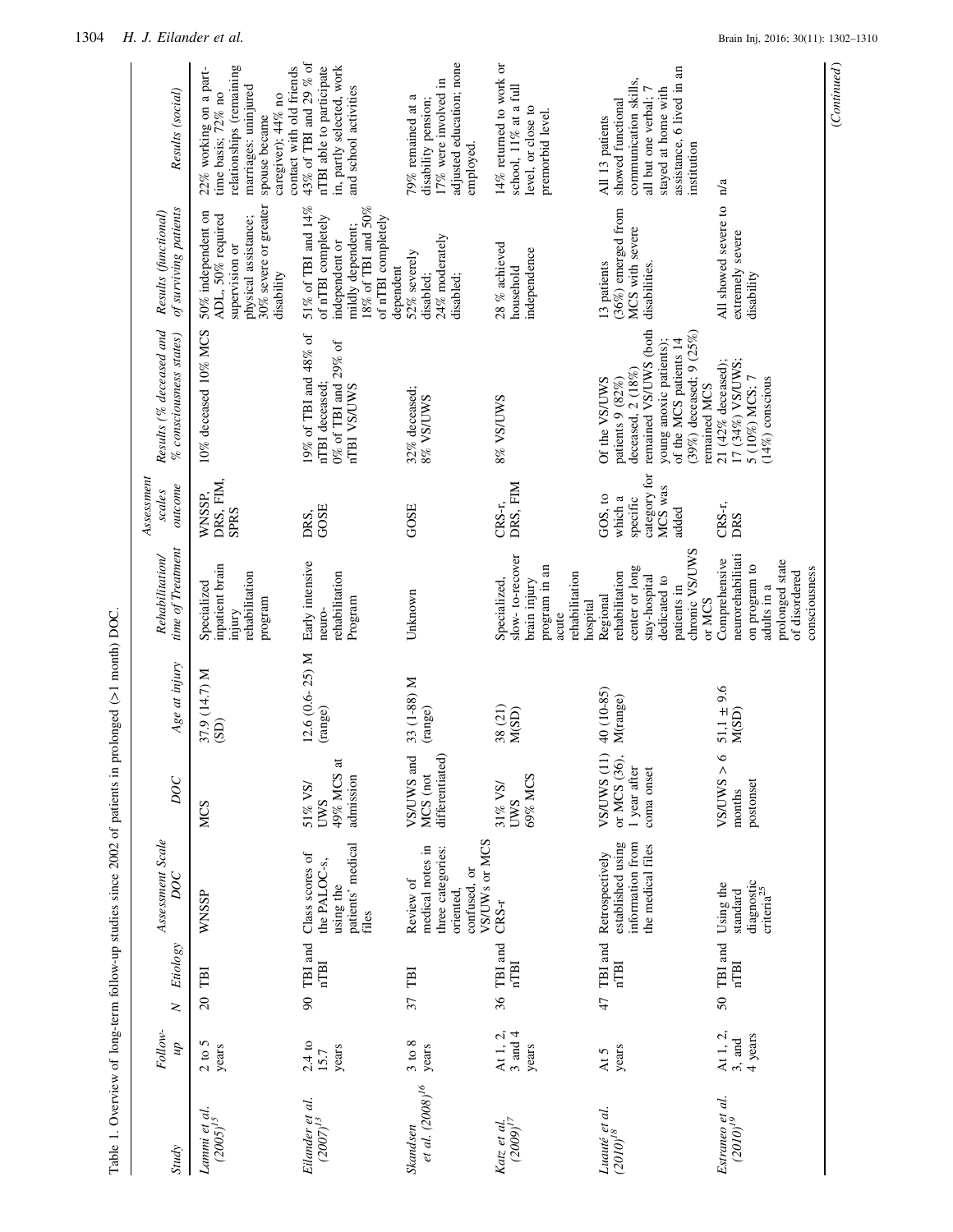| <b>Study</b>                                             | Follow-<br>$\overline{d}n$ | N Etiology | Assessment Scale<br>DOC                                                                                                | DOC                                        | Age at injury              | time of Treatment<br>Rehabilitation/                                                                                                  | Assessment<br>outcome<br>scales | % consciousness states) of surviving patients<br>Results (% deceased and Results (functional)                   |                                                                                                                                                                                                                                           | Results (social) |
|----------------------------------------------------------|----------------------------|------------|------------------------------------------------------------------------------------------------------------------------|--------------------------------------------|----------------------------|---------------------------------------------------------------------------------------------------------------------------------------|---------------------------------|-----------------------------------------------------------------------------------------------------------------|-------------------------------------------------------------------------------------------------------------------------------------------------------------------------------------------------------------------------------------------|------------------|
| $Richardson$ and 5 et al. $(2012)^{20}$ years<br>Nakase- | At 1, 2<br>and $5$         | 128 TBI    | of 2 consecutive<br>days of command<br>following as<br>The occurrence<br>documented in<br>record review<br>the medical | conscious<br>Yes/no                        | (quartiles)<br>19/24/35    | participating in<br>the TBI Model<br>Rehabilitation<br>Programs<br>Database<br>(TBIMS)<br>Inpatient<br>National<br>Systems<br>Centers | DRS                             | years, and $74\%$ at 5 years<br>follow -up<br>59% regained ability to<br>follow commands at 1<br>year, 66% at 2 | n/a<br>n/a                                                                                                                                                                                                                                |                  |
| Eilander et al.<br>$(2013)^{21}$                         | $2$ to $4.4$<br>years      | 32 TBI     | WNSSP,<br>PALOC-s                                                                                                      | VS/UWS (24)<br>or MCS $(8)$ a<br>admission | 16 (1.6-25.5) M<br>(range) | Early intensive<br>rehabilitation<br>mogram<br>neuro-                                                                                 | DRS                             | No patients in VS/UWS<br>4 patients deceased                                                                    | None recovered to no n/a<br>to extremely disabled<br>moderately disabled;<br>to moderately severe<br>12 $(43%)$ recovered<br>$(11\%)$ recovered to<br>mildly to partially<br>disability level; 3<br>recovered to<br>disabled;<br>13 (46%) |                  |
| Abbreviations:                                           |                            |            |                                                                                                                        |                                            |                            |                                                                                                                                       |                                 |                                                                                                                 |                                                                                                                                                                                                                                           |                  |

N=Number of patients; DOC=Disorders of Consciousness; SD=Standard Deviation; TBI=Traumatic Brain Injury; nTBI=non-Traumatic Brain Injury; UWS=Unresponsive Wakefulness Syndrome;<br>MCS=Minimally Conscious State; WNSSP=Western MCS=Minimally Conscious State; WNSSP=Western Neuro Sensory Stimulation Profile, PALOC-s=Post-Acute Level Of Consciousness scale; DRS=Disability Rating Scale; GOS(E)=Glasgow Outcome N=Number of patients; DOC=Disorders of Consciousness; SD=Standard Deviation; TBI=Traumatic Brain Injury; nTBI=non-Traumatic Brain Injury; UWS=Unresponsive Wakefulness Syndrome; Scale (Extended); FIM=Functional Independence Measure; SPRS=Sydney Psychosocial Reintegration Scale; CRS-r=Coma Recovery Scale revised; n/a=not-applicable

Table 1. (Continued).

Table 1. (Continued).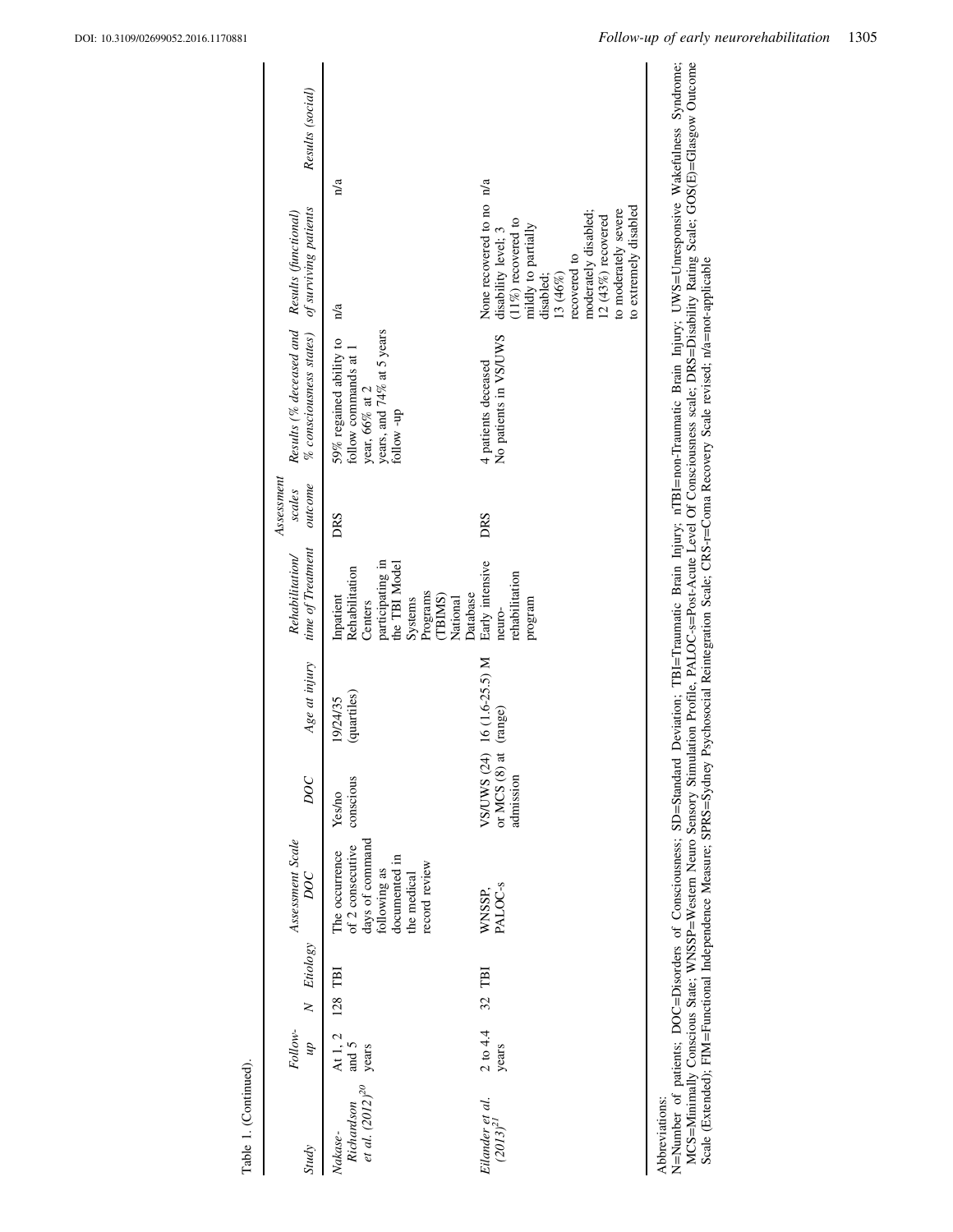#### Post-Acute Level of Consciousness-scale (PALOC-s)

In the original study of the cohort, the Post-Acute Level of Consciousness scale (PALOC-s) was used to classify the DOC [25]. This scale was developed in 1998, based on the introduction of different levels of consciousness by the International Working Party on the Management of the VS [26], to evaluate the DOC in children and young adults. It differentiates eight levels of consciousness: coma, three sub-levels of VS/UWS, three sub-levels of MCS and consciousness. To be able to compare the level of consciousness of this long-term study with the scores at admission to and discharge from the treatment programme, the PALOC-s scores of the original study were reduced into four categories: coma, VS/UWS, MCS and consciousness.

In the original study, the PALOC-s was scored after administering the Western Neuro Sensory Stimulation Profile (WNSSP), that has been developed to assess cognitive function in patients with severe head injury [27].

#### Data analysis

To control for possible differences between participants and non-participants, analyses of variance in SPSS for Windows, version 20.0 (SPSS Inc., Chicago, IL) were performed on the following variables of the original cohort: age at injury, duration between injury and start of the programme, level of consciousness at the start of the programme and level of consciousness at discharge of the programme ( $p$ -value  $\lt$ 0.05). To investigate the differences concerning gender and cause of injury, Chi-square analyses were performed.

# Results

No follow-up information could be gathered from 10 patients: two patients or their relatives refused to participate and eight patients could not be traced. Statistical analyses showed no significant differences on any of the patients' characteristics between the 34 patients who participated in this long-term outcome study and the 10 who did not participate.

Of the 34 participating patients, 11 had died at follow-up, thus 23 patients or their next of kin completed the questionnaire. The questionnaire was generally completed by a family member, except for three patients completing the questionnaire themselves.

At admission to the programme, 33 out of all 44 participants were in VS/UWS and 11 were in MCS. In [Figure 1](#page-5-0), the participants' recovery patterns are displayed. At discharge, 24 patients had recovered to full consciousness, nine were in MCS and 11 were in VS/UWS. At follow-up, of the 34 participating patients, 19 were fully conscious (TBI:  $n = 18$ ), three were in MCS (TBI:  $n = 2$ ), one nTBI patient was still in VS/UWS and 11 patients were deceased (TBI:  $n = 4$ ; nTBI:  $n = 7$ ).

In two MCS patients, a professional had confirmed the level of consciousness reported by the relatives. For the other MCS patient and the patient in VS/UWS, there was no mention of a professional confirmation. Of the two patients who had emerged from MCS into full consciousness, one was confirmed by a professional.

#### Level of functioning of the conscious patients

[Figure 2](#page-6-0) presents functional outcome of the 19 conscious patients. Concerning ADL, 37% of the patients were completely independent, 21% needed minimal help, 10% were partially dependent, 10% were very dependent and 21% were completely dependent. About 58% of the patients were able to walk independently, one-quarter of them with aids. One patient (5%) was able to walk with assistance, the remaining used a wheelchair (28%) or were dependent of others for transfer (10%). Almost 75% of the patients were able to speak, 16% communicated with some aids, e.g. a speech computer, and 11% could not speak coherently. Thirty-two per cent of the patients lived independently and 32% with some household support. Only one patient lived in a long-term care facility.

Of the two patients who had recovered from MCS into full consciousness, one was totally dependent and lived with the parents. The other patient was very dependent and lived alternately with the parents and in a care facility.



<sup>1</sup>TBI=Traumatic Brain Injury: <sup>2</sup>VS/UWS=Vegetative State/Unresponsive Wakefulness Syndrome; <sup>3</sup>MCS=Minimally Conscious State; †=deceased.

<span id="page-5-0"></span>Figure 1. Flow chart of the level of consciousness of all 44 patients who were admitted to the neurorehabilitation programme between 2001–2003.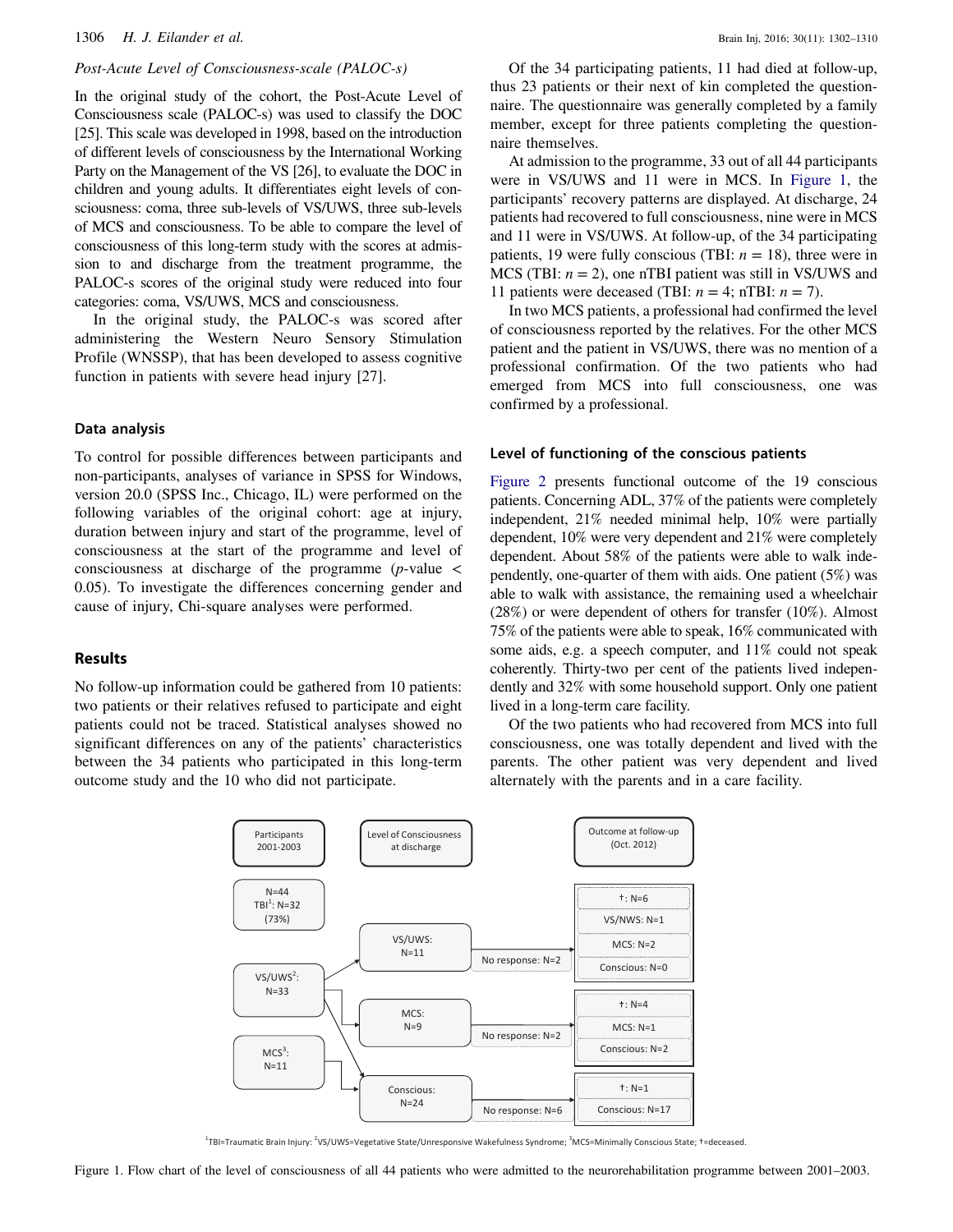

<span id="page-6-0"></span>Figure 2. Functional outcome of the conscious patients at follow-up, showing the Barthel Index level of independence on activities of daily living; level of mobility (part of the Barthel Index); level of communication; and living situation.

# VS/UWS and MCS patients

All four patients who had not recovered into full consciousness were living with their parents. The patient in VS/UWS was bedridden. The three MCS patients were transferred by wheelchair. One of the MCS patients was able to use a yes/no button occasionally.

#### Further treatments

All conscious patients had participated in regular rehabilitation programmes after EINP. None of the VS/UWS and MCS patients had undergone any regular rehabilitation other than physical therapy to prevent contractures and to give support in daily care, although some of them were involved in complementary treatments, like hyperbaric oxygen therapy or acupuncture. Eighty-seven per cent of all patients are still receiving some kind of a treatment; this generally consists of physical therapy in a low frequency. Twenty-six per cent of the patients still have speech therapy.

#### **Discussion**

This is one of the first follow-up studies that describes the outcome beyond 10–12 years post-injury of prolonged disorders of consciousness (VS/UWS or MCS) due to severe brain injury in young patients, who had previously received a specialized treatment programme (EINP) aimed at recovery of consciousness.

Two outcome patterns can be seen. First, most of the patients who had recovered to full consciousness at the end of EINP have shown further recovery, resulting in partial or even complete functional independence. Second, most (63%) of the participating patients still in VS/UWS or MCS at discharge from EINP died before the follow-up study. Four of the six VS/UWS or MCS patients who survived showed some progress in the level of consciousness; however, none of them demonstrated any functional recovery, i.e. in communication or self-care.

It can be suggested that, at the end of a specialized rehabilitation programme like EINP, the long-term outcome can be predicted: most of the conscious patients are able to live either partially or fully independent, whereas all other patients will either die within a couple of years or will be 24/7 dependent.

Although the reviewed studies presented in Table I [15,16,18–21] are not completely comparable on variables like the duration of VS/MCS, the length of time since injury or patient characteristics (e.g. adults or TBI patients only), the trend is the same as in this study: the mortality rate is high in VS/UWS, whereas in MCS a greater proportion of patients have recovered to partial or complete functional independence.

In accordance with earlier outcome studies [28], only a small proportion of nTBI patients demonstrated recovery to partial or complete functional independence (1 of 9), compared to 18 of 25 TBI patients. Mortality was also higher in nTBI patients compared to TBI patients. As has been shown earlier, no relationship was found between some other possible relevant patient factors (gender and age) and recovery [21]. In that study, only time between discharge from intensive care and start of EINP correlated significantly with the level of consciousness at the end of the programme and with the level of disability 2–5 years after injury: the sooner patients were admitted to the programme, the greater the chances for recovery. The differences in further (functional) recovery between the fully conscious patients and the VS/ UWS or MCS patients at discharge from EINP might be explained by the fact that the fully conscious patients had received further rehabilitation treatments in a rehabilitation facility [29], while most of the VS/UWS and MCS patients did not receive any further rehabilitation treatments. However, they had not shown any recovery during the specialized treatment programme. In addition, although some of them have been involved in other 'treatments' aimed at recovery, like hyperbaric oxygen therapy or acupuncture, no significant progress is seen in the level of consciousness or the functional abilities. It can be assumed that the injuries of these patients were too severe to establish any significant recovery.

Previously, a long-term (2.4–15.7 years) retrospective study was conducted by the first author (HE) with a group of patients who had received an early version of EINP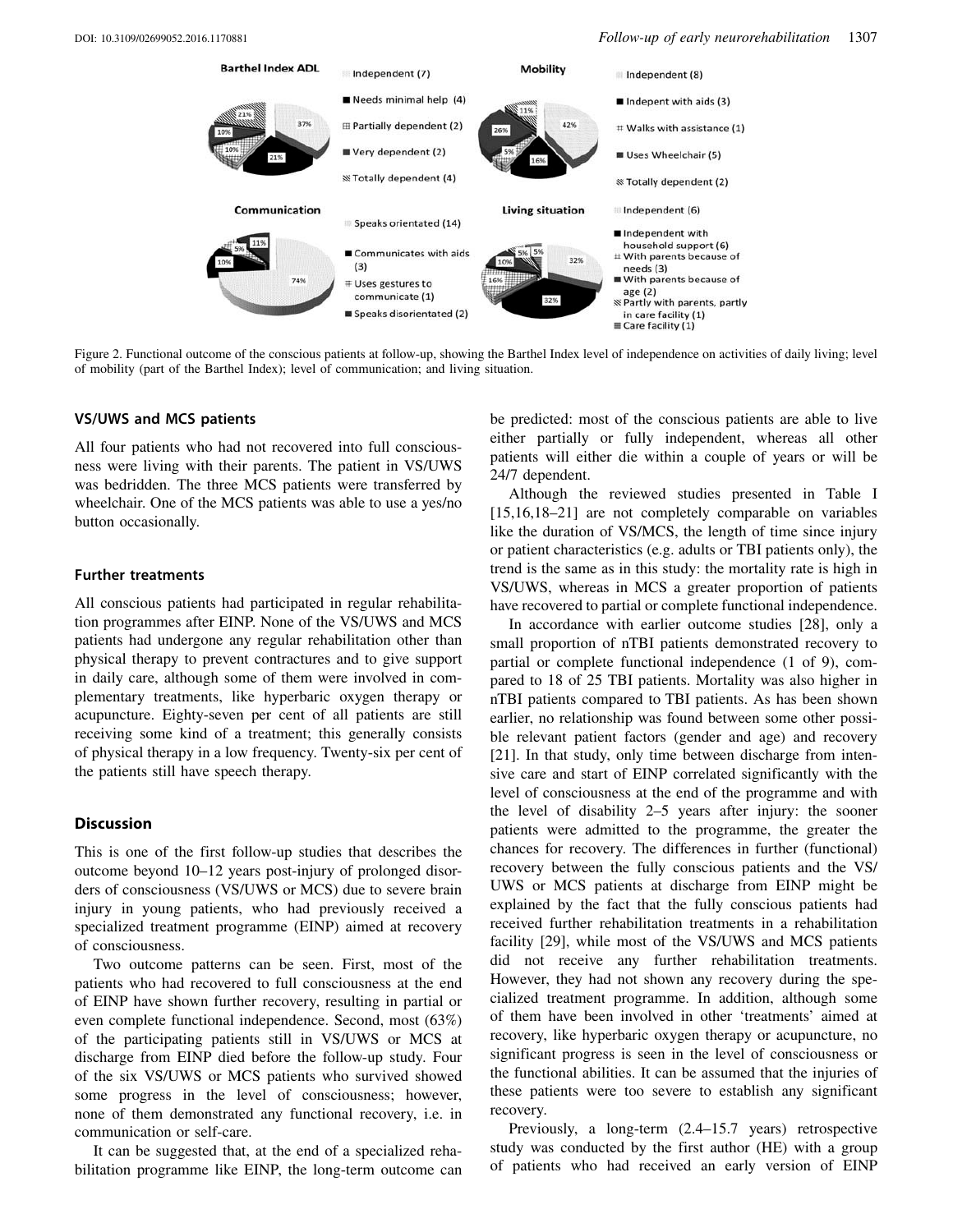between 1987–2001 [13]. Since a difference exists in the level of consciousness at admission (75% VS/UWS in the current study against 51% VS/UWS in the retrospective study) and the length of time since admission to the programme, proper comparison cannot be drawn between the groups. Nevertheless, the two main outcome patterns found in the retrospective study, with only a small proportion of the patients remaining totally or largely dependent, has been replicated in the current study.

One can conclude that a considerable number of the DOC patients, even in VS/UWS 1–6 months post-injury, can recover to a(n) (semi-)independent life in the long-term following specialized rehabilitation. As recently argued by Seel et al. [12], it can be presumed that specialized intensive multidimensional care, at least within the first 3–4 months post-injury, can contribute to recovery.

The level of functional independence in the conscious patients varies substantially. Most of them are largely or even fully independent, but some need 24/7 support. In this study, it was not possible to search for critical factors that can predict the level of recovery of independent functioning, It would be of interest to search for neurological, personal or social factors that contribute to recovery, besides the possible differences in treatments in the different phases in the hospitals and rehabilitation facilities to which the patients were admitted to.

#### Strengths and limitations

A strength of this study is the long-term follow-up—more than 10 years after injury. In this context, a response rate of 72% over such a long period of time, a period during which no regular contacts occurred, can be seen as satisfactory. This is perhaps especially so since no differences have been found in any relevant factors between participants and non-participants. In some of the other long-term studies, a smaller loss of participants has been reported, albeit over a shorter period of time (i.e. Skandsen et al. [16], Luauté et al. [18]).

The sample size may seem rather small. It is, however, comparable to other studies performed in a single facility, as can be seen in Table I. Moreover, taking into account the age of the studied cohort, this is a rather large group: to the best of the authors' knowledge no other study only includes children and young adults. Besides, a study in all major Dutch hospitals about the incidence of children and young adults up to 25 years of age with severe TBI, who were still in VS/UWS or MCS 1 month after trauma, showed that 71,4% of these children had been admitted to the specialized programme of this study [30]. Also, in 2003, Lavrijsen et al. [31] only found 32 patients in VS/UWS across all Dutch nursing homes. This is the lowest number in the world according to a recent systematic review [32]. At of these, only five patients were under the age of 30. A recent prevalence study including all Dutch care facilities confirmed the lowest prevalence of VS/ UWS [33]. Taking this context into account, the cohort involved in the current study can be regarded as a significant portion of all potential participants.

A limitation of the current study is the way in which the outcome data were collected: only by means of a questionnaire, filled in by a representative or the patient himself, without independent assessment. The advantage of this method of data collection is that the thoughts and opinions of the patients or their relatives have been described without third party interpretation. Furthermore, this method of data collection is generally less stressful than an interview or assessments. However, one cannot rule out that (some) answers are attributable to wishful thinking rather than a reflection of reality, for instance regarding the amount of help that is needed with ADL. With the limited resources available, the use of a structured questionnaire is the next best method to collect data to get a first impression about the situation such a long time, 10–12 years, post-injury. The fact that the questionnaire has not been fully validated may raise some question marks regarding the results, although the contribution of the expert clinicians in developing the questionnaire might have helped to ensure sufficient construct validity and good enough understanding by the participants to provide valid answers. Probably the main limitation in the questionnaire is the description of the levels of consciousness. It was chosen not to fully use the diagnostic guidelines, as formulated by Giacino and Kalmar [34], but instead to limit the descriptions to clearly observable and indisputable behavior, e.g. fixating and following with the eyes are not used, to avoid positive interpretations by relatives. This could have led to misdiagnosis of MCS patients as VS/UWS. Another, related, limitation is the fact that the level of consciousness was confirmed by a professional in only half the VS/UWS and MCS patients (three confirmed out of six). However, given the small numbers, this flaw in the follow-up study does not impact the main results regarding the outcomes of the conscious patients.

The aim of this study was to gain a first global insight in the long-term outcome of unconscious patients who previously were treated with a specialized early neurorehabilitation programme aimed at recovery of consciousness. In further studies it is important to search for more detailed information in order to get more insight in cognitive and functional possibilities and difficulties of the former DOC-patients and the perceived quality-of-life. This will contribute to making adequate long-term prognoses.

#### Conclusions and recommendations

This study suggests that the level of consciousness in young patients in prolonged DOC can predict the long-term outcome, after they had received an early intensive neurorehabilitation programme. Fully conscious patients at discharge seem to have reasonable opportunities for further recovery of the level of functioning, most of them ultimately living and participating in the community. On the other hand, two-thirds of the VS/UWS patients and more than half of the MCS patients died within 10 years, while those who survive probably do not show any recovery in their level of functioning. This knowledge may help care providers to inform and advise family members during an intensive and uncertain period post-injury and to make decisions about the most appropriate treatment options.

In order to gain more insight into long-term outcomes, recovery processes and treatment possibilities, future research is recommended that tracks DOC patients regularly over time following their completion of similar, specialized, treatment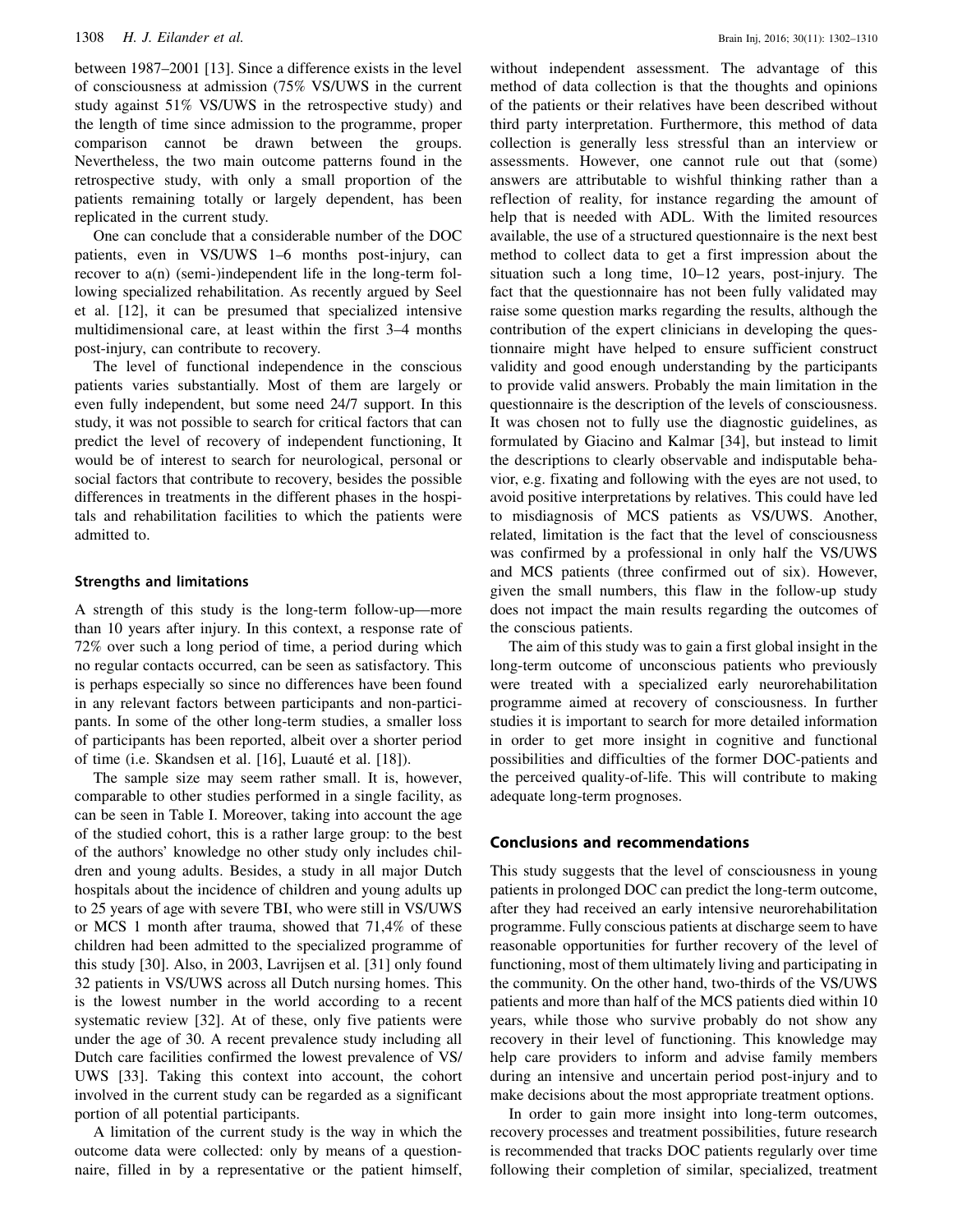programmes. The current lack of knowledge and misdiagnosis in clinical practice, published recently as 39% in the Netherlands [33], can be resolved by systematic assessing patients quantitatively and qualitatively with valid measures by specialized professionals on all relevant aspects, such as level of consciousness, functional skills, cognitive skills, social participation and perceived quality-of-life. This can be done, for instance, by using a specific International Classification of Functioning (ICF) checklist for patients with disorders of consciousness (ICF-DOC) [35], as recently has been done by Willems et al. [36], together with reliable diagnostic tools like the Coma Recovery Scale-revised [37] and/or the WNSSP [27]. This study underlines the importance of very long-term outcome studies for gaining insight into different outcome patterns, different scenarios for patient treatment and different options for family counselling, in young patients with disorders of consciousness.

#### Note

As part of the study, a documentary has been made in which three of the patients and/or their relatives have been interviewed to show the progress they have made (or the lack of it) and to show the possibilities and difficulties of their situation. The documentary can be seen on: <http://www.libranet.nl/vin>.

# Acknowledgements

We thank all participants in this study for their efforts, Rehabilitation Centre Leijpark and the Department of Primary and Community Care of the Radboud University for facilitating the study, as well as Dr. Stephen Walsh for language editing the text.

# Declaration of interest

The authors report no conflicts of interest. The authors alone are responsible for the content and writing of the paper.

#### References

- 1. Eilander HJ, Wijnen VJM, Scheirs JGM, de Kort PLM, Prevo AJH. Children and young adults in a prolonged unconscious state due to severe brain injury: outcome after an early intensive neurorehabilitation programme. Brain Injury 2005;19:425–436.
- 2. Plum F, Posner JB. The diagnosis of stupor and coma. 3rd ed. Philadelphia (PA): F.A. Davis Company; 1980.
- 3. Giacino JT, Katz DI, Whyte J. Neurorehabilitation in disorders of consciousness. Seminars in Neurology 2013;33:142–156.
- 4. Jennett B, Plum F. Persistent vegetative state after brain damage. A syndrome in search of a name. Lancet 1972;7753:734–737.
- 5. Laureys S, Celesia GG, Cohadon F, Lavrijsen JCM, Leon-Carrion J, Sannita WG, Sazbon L, Schmutzhard E, von Wild KR, Zeman A, Dolce G. Unresponsive wakefulness syndrome: a new name for the vegetative state or apallic syndrome. BMC Medicine 2010;8:68.
- 6. Giacino JT, Ashwal SC,Childs N, Cranford R, Jennett B, Katz D, Kelly JP, Rosenberg JH, Whyte J, Zafonte R, Zasler ND. The minimally conscious state. Definition and diagnostic criteria. Neurology 2002;58:349–353.
- 7. Povlishock JT, Katz DI. Update of neuropathology and neurological recovery after traumatic brain injury. Journal of Head Trauma Rehabilitation 2005;20:76–94.
- Giacino JT, Fins JJ, Laureys S, Schiff ND. Disorders of consciousness after acquired brain injury: the state of the science. Nature Reviews Neurology 2014;10:99–114.
- 9. Multi-Society Task Force on Persistent Vegetative State. Medical aspects of the persistent vegetative state (second of two parts). New England Journal of Medicine 1994b;330:1572–1579.
- 10. Young GB, Owen AM. Predictors of recovery of responsiveness in prolonged anoxic vegetative state. Neurology 2013;81:1274.
- 11. Demertzi A, Schnakers C, Soddu A, Bruno MA, Gosseries O, Vanhaudenhuyse A, Laureys S. Neural plasticity lessons from disorders of consciousness. Frontiers in Psychology 2010;1:245.
- 12. Seel RT, Douglas J, Dennison AC, Heaner S, Farris K, Rogers C. Specialized early treatment for persons with disorders of consciousness: program components and outcomes. Archives of Physical Medicine and Rehabilitation 2013;94:1908–1923.
- 13. Eilander HJ, Timmerman RBW, Scheirs JGM, van Heugten CM, de Kort PLM, Prevo AJH. Children and young adults in a prolonged unconscious state after severe brain injury: long-term functional outcome as measured by the DRS and the GOSE after early intensive neurorehabilitation. Brain Injury 2007;21:53–61.
- 14. Sörbo A, Rydenhag B, Sunnerhagen KS, Blomqvist M, Svensson S, Emanuelson I. Outcome after severe brain damage, what makes the difference? Brain Injury 2005;19:493–503.
- 15. Lammi MH, Smith VH, Tate RL, Taylor CM. The minimally conscious state and recovery potential: a follow-up study 2 to 5 years after traumatic brain injury. Archives of Physical Medicine and Rehabilitation 2005;86:746–754.
- 16. Skandsen T, Ivar Lund T, Fredriksli O, Vik A. Global outcome, productivity and epilepsy 3–8 years after severe head injury. The impact of injury severity. Clinical Rehabilitation 2008;22:653–662.
- 17. Katz DI, Polyak M, Coughlan D, Nichols M, Roche A. Natural history of recovery from brain injury after prolonged disorders of consciousness: outcome of patients admitted to inpatient rehabilitation with 1-4 year follow-up. Progress in Brain Research 2009;177:73–88.
- 18. Luauté J, Maucort-Boulch D, Tell L, Quelard F, Sarraf T, Iwaz J, Boisson D, Fischer C. Long-term outcomes of chronic minimally conscious and vegetative states. Neurology 2010;75:246–252.
- 19. Estraneo A, Moretta P, Loreto V, Lanzillo B, Santoro L, Trojano L. Late recovery after traumatic, anoxic, or hemorrhagic long-lasting vegetative state. Neurology 2010;75:239–245.
- 20. Nakase-Richardson R, Whyte J, Giacino JT, Pavawalla S, Barnett SD, Yablon SA, Sherer M, Kalmar K, Hammond FM, Greenwald B, Horn LJ, Seel R, McCarthy M, Tran J, Walker WC. Longitudinal outcome of patients with disordered consciousness in the NIDRR TBI Model Systems Programs. Journal of Neurotrauma 2012;29:59–65.
- 21. Eilander HJ, van Heugten CM, Wijnen VJ, Croon MA, de Kort PL, Bosch DA, Prevo AJ. Course of recovery and prediction of outcome in young patients in a prolonged vegetative or minimally conscious state after severe brain injury: an exploratory study. Journal of Pediatric Rehabilitation Medicine 2013;6:73–83.
- 22. Garcia AN, Shah MA, Dixon CE, Wagner AK, Kline AE. Biologic and plastic effects of experimental traumatic brain injury treatment paradigms and their relevance to clinical rehabilitation. Physical Medicine & Rehabilitation 2011;3:S18–27.
- 23. Andruszkow H, Deniz E, Urner J, Probst C, Grun O, Lohse R, Frink M, Krettek C, Zeckey C, Hildebrand F. Physical and psychological long-term outcome after traumatic brain injury in children and adult patients. Health and Quality of Life Outcomes 2014;12:26.
- 24. Mahoney FI, Barthel DW. Functional Evaluation: The Barthel Index. Maryland State Medical Journal 1965;14:61–65.
- 25. Eilander HJ, van de Wiel M, Wijers M, van Heugten CM, Buljevac D, Lavrijsen JCM, Hoenderdaal PL, de Letter-van der Heide L, Wijnen VJM, Scheirs JG, de Kort PL, Prevo AJ. The reliability and validity of the PALOC-s: a post-acute level of consciousness scale for assessment of young patients with prolonged disturbed consciousness after brain injury. Neuropsychological Rehabilittion 2009;19:1–27.
- 26. Andrews K. International Working Party on the Management of the Vegetative State: summary report. Brain Injury 1996;10:797–806.
- 27. Ansell BJ, Keenan JE, de la Rocha O. Western Neuro Sensory Stimulation Profile; a tool for assessing slow-to-recover headinjured patients. Tustin, (CA): Western Neuro Care Centre; 1989.
- 28. Whyte J, Gosseries O, Chervoneva I, DiPasquale MC, Giacino J, Kalmar K, Katz DI, Novak P, Long D, Childs N, Mercer W, Maurer P, Eifert B. Predictors of short-term outcome in brain-